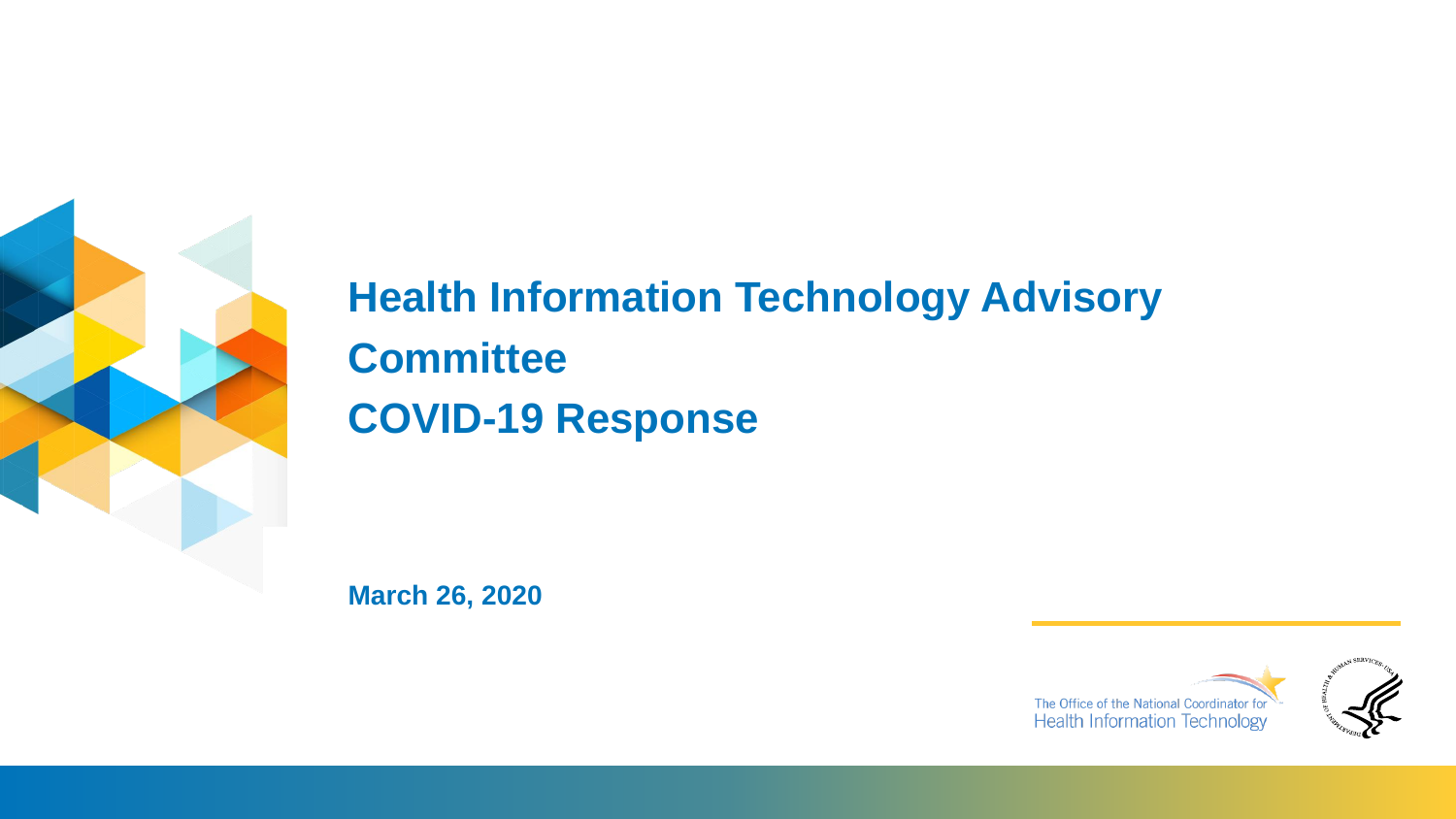

# **HITAC COVID-19 Response Planning**

## **Today's Discussion:**

- Part 1: Identify what the health IT community can do now to support COVID-19 response
- Part 2: Examine potential actions. Considerations include:
	- Can the item be acted on immediately by ONC?
	- Should the item be deferred for future consideration (i.e., shared with Annual Report Work Group for consideration for future HITAC actions)?

#### **Next Steps:**

- For items that can be acted on immediately by ONC, ONC will identify a potential charge for a new HITAC Task Force to address.
- For items that address issues managed by other federal partners, ONC will capture the items and share with those partners.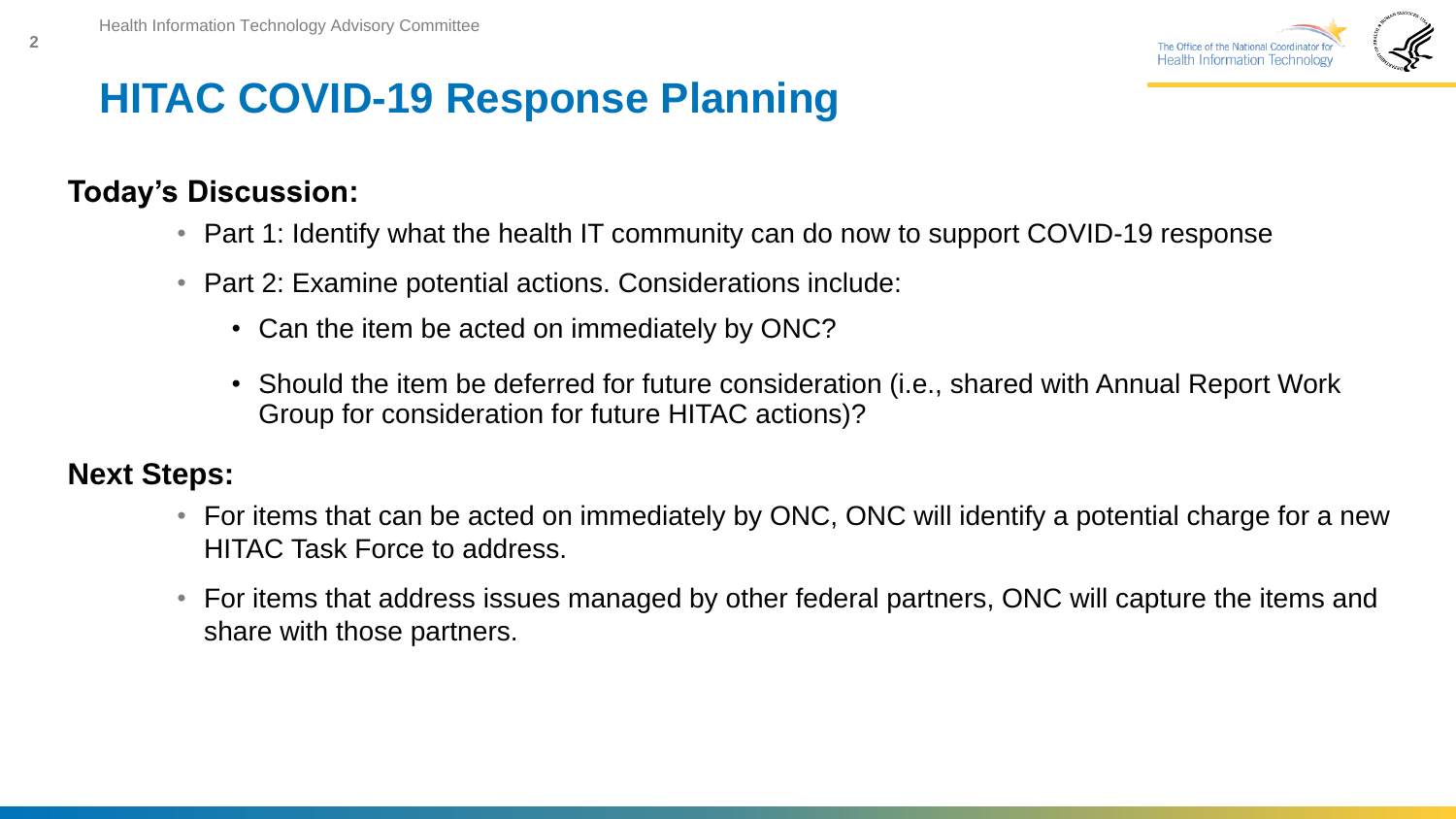

# **HITAC Input Received (not exhaustive)**

#### **Technology**

- COVID-19 clinical decision support
- Testing and tracking systems
- Identification of risk indicators
- ADT Feed/system

## **Telemedicine/Telehealth**

- Support increasing telehealth activity
- SDOH data to incorporate into remote monitoring and telehealth
- Concerns about cost sharing and reimbursement for tele-health services

## **Standards and Data**

- Normalize data of suspected cases
- Leverage ongoing efforts (e.g., HIT developers)
- Review current standards, including FHIR
- Accessibility to researchers
- Review COVID-19 related data elements and code sets (e.g., SNOMED)
- Coding test orders and results to support interoperability
- Standardized reporting data elements and feeds to report capacity across all levels of care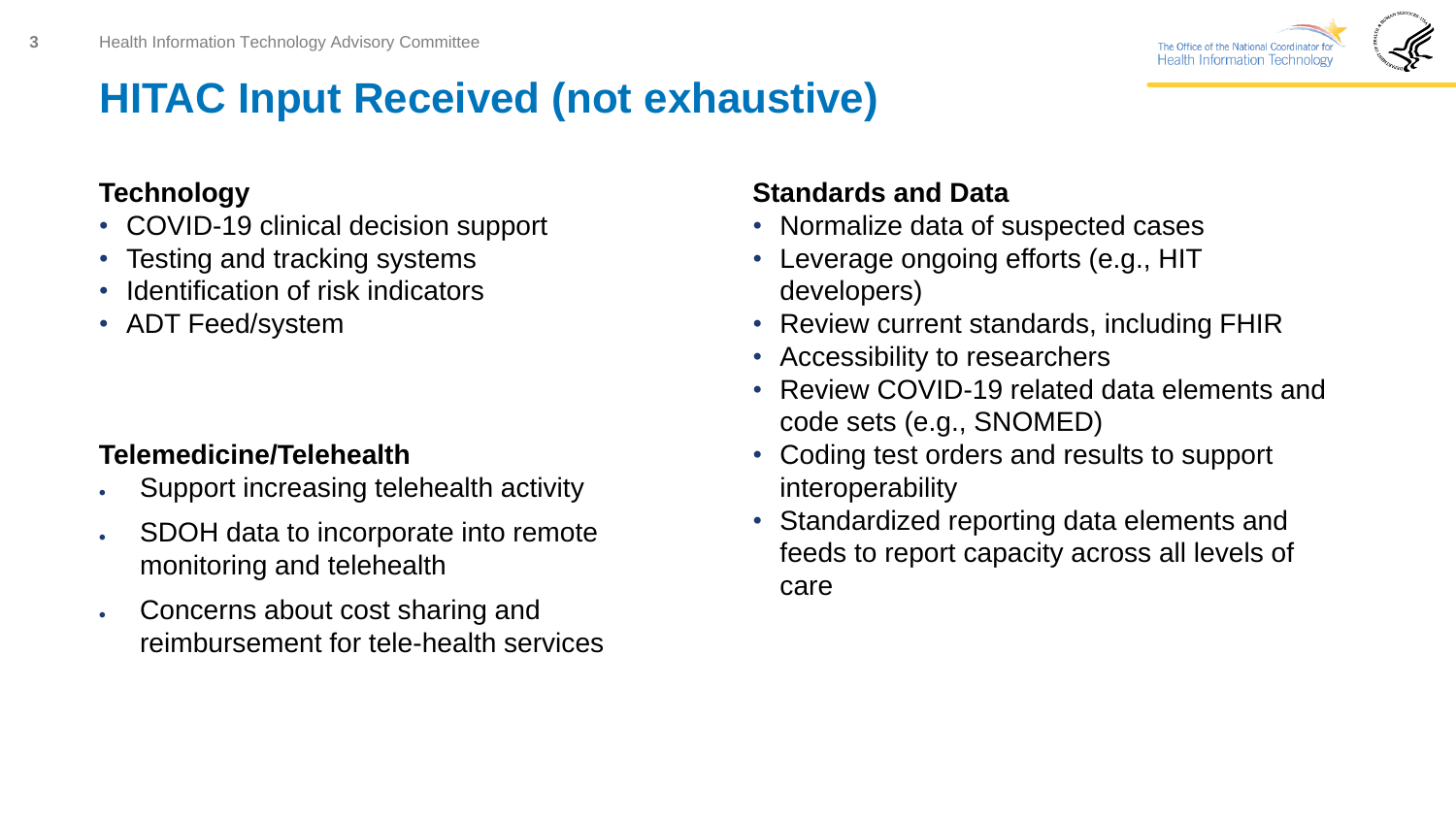

# **HITAC Input Received (cont'd)**

### **Privacy Matters**

- HIPAA enforcement and data sharing rules and concerns
- Research needs, including standard IRBs
- Consideration of location data in EHI for pandemic situations
- Address existing authority for data privacy and data liquidity

## **Patient Matching**

- National patient identifier
- National database for reported symptoms, testing, outcomes, treatments and risk factors

## **Policy**

- Impact on interoperability rules
- Re-evaluate timelines for information exchange critical to public health crises
- Review timelines for new mandatory PIP reporting and other PIP measures
- Suspension of quality measure reporting requirements and timelines (MIPS and PIP)
- Delay education and operations testing period before implementation of PAMA
- Evaluate public health use case under **TEFCA**
- Evaluate whether EHRs and EHI should encompass travel history as part of USCDI
- Congressional proposals and activity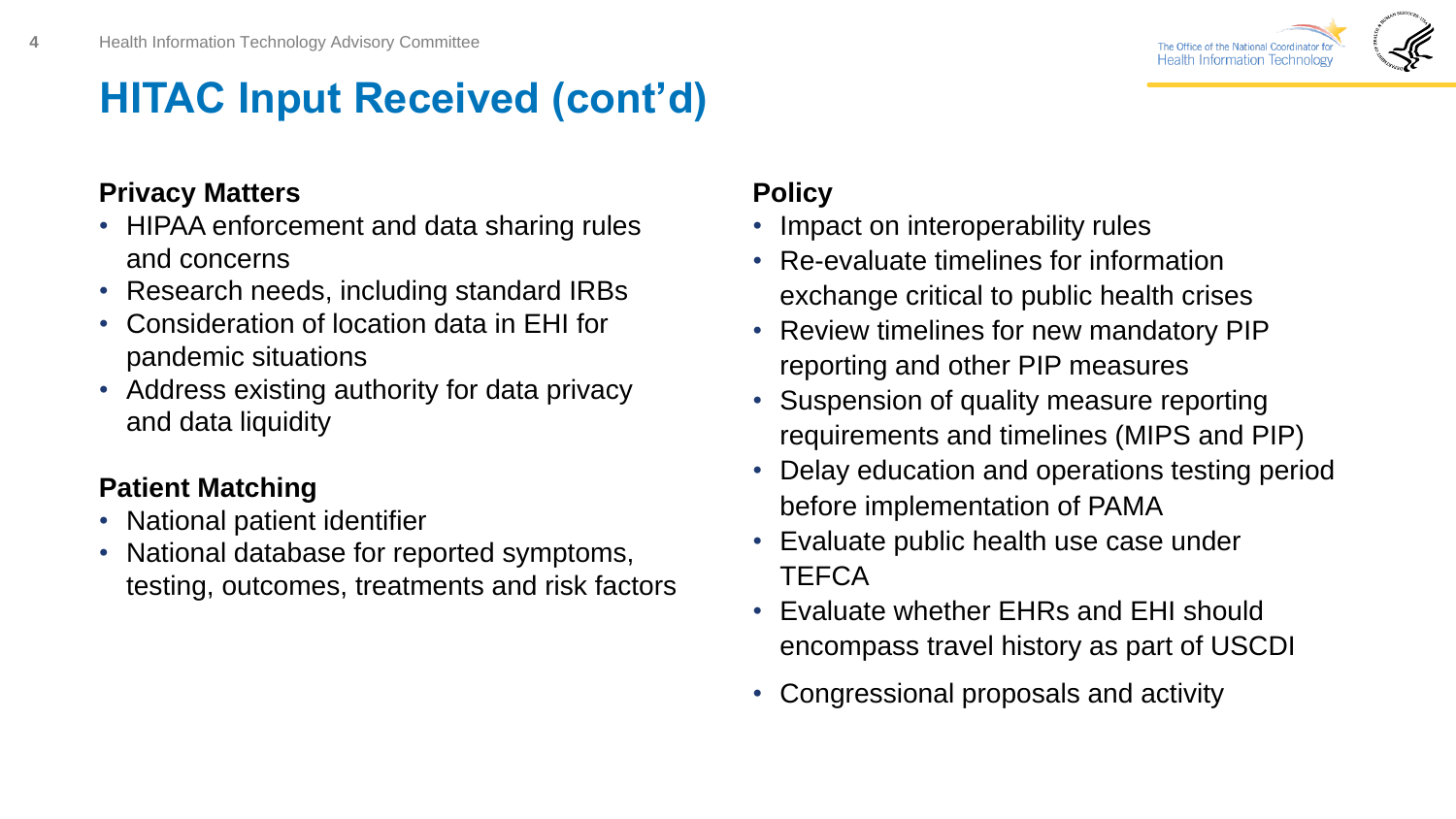

# **HITAC Input Received (cont'd)**

## **Public Health**

- Review prior standards committee discussion of Zika related efforts
- Identify a clearly defined value set for exposure status
- Optimal electronic case reporting mechanisms that can be deployed rapidly
- Disease surveillance via labs and EHRs

## **Other**

- Review and collate various COVID-19 online resources
- Standard methods for communicating testing status/results
- Workforce concerns and staffing requirements
- PPE and ventilator supply/demand availability, data feed

## **Information Exchange**

- HIEs temporarily designated as public/local health authorities
- Allow for access to HINs in cases of extreme emergencies
- Advance ability to share test results
- Consider how testing and results data will be incorporated into HINs
- Allow access to data by epidemiologists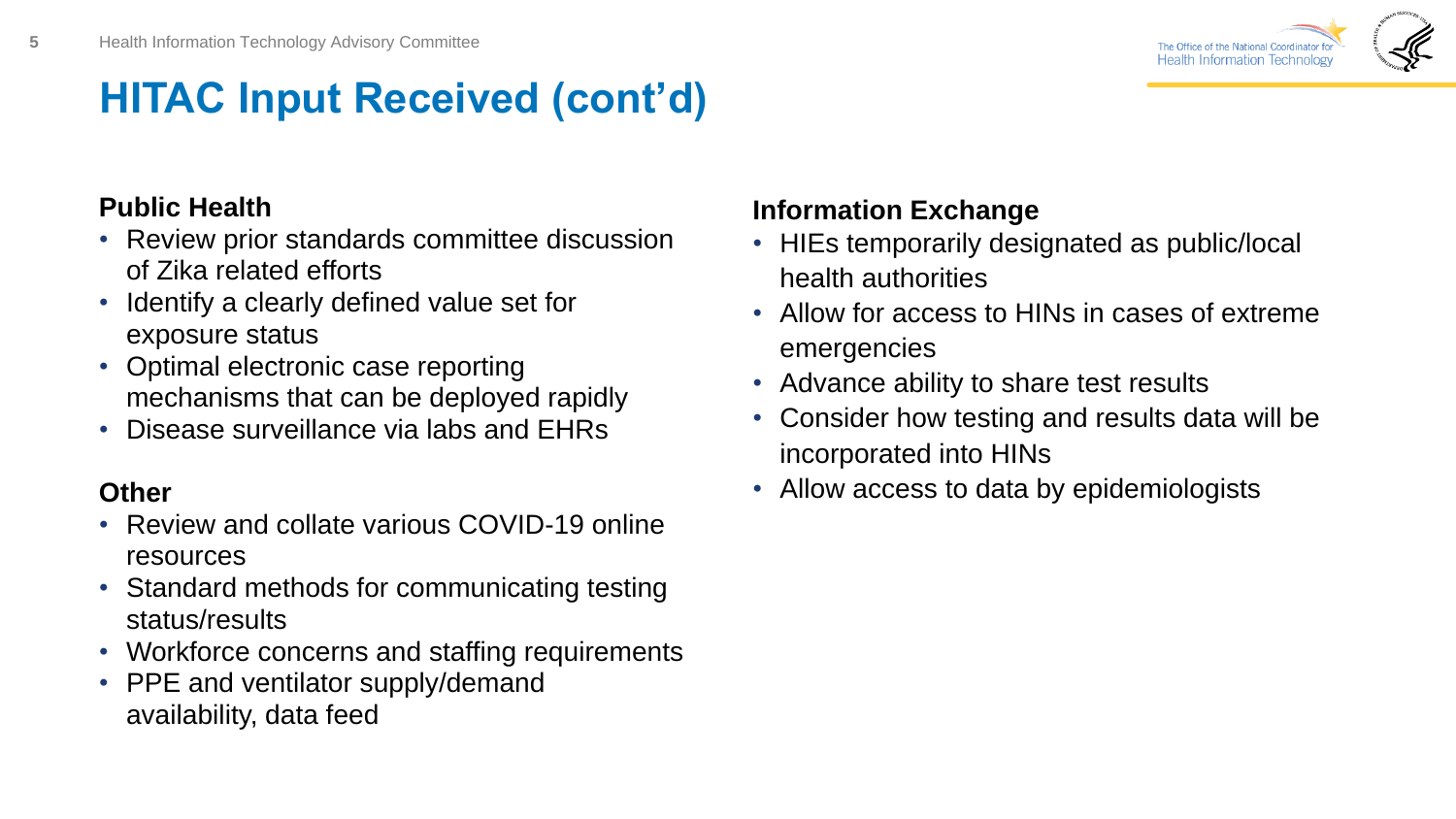**6**



# **Discussion – Part 1**

- Identify what the health IT community can do now to support COVID-19 response
	- What are some specific examples and concrete actions?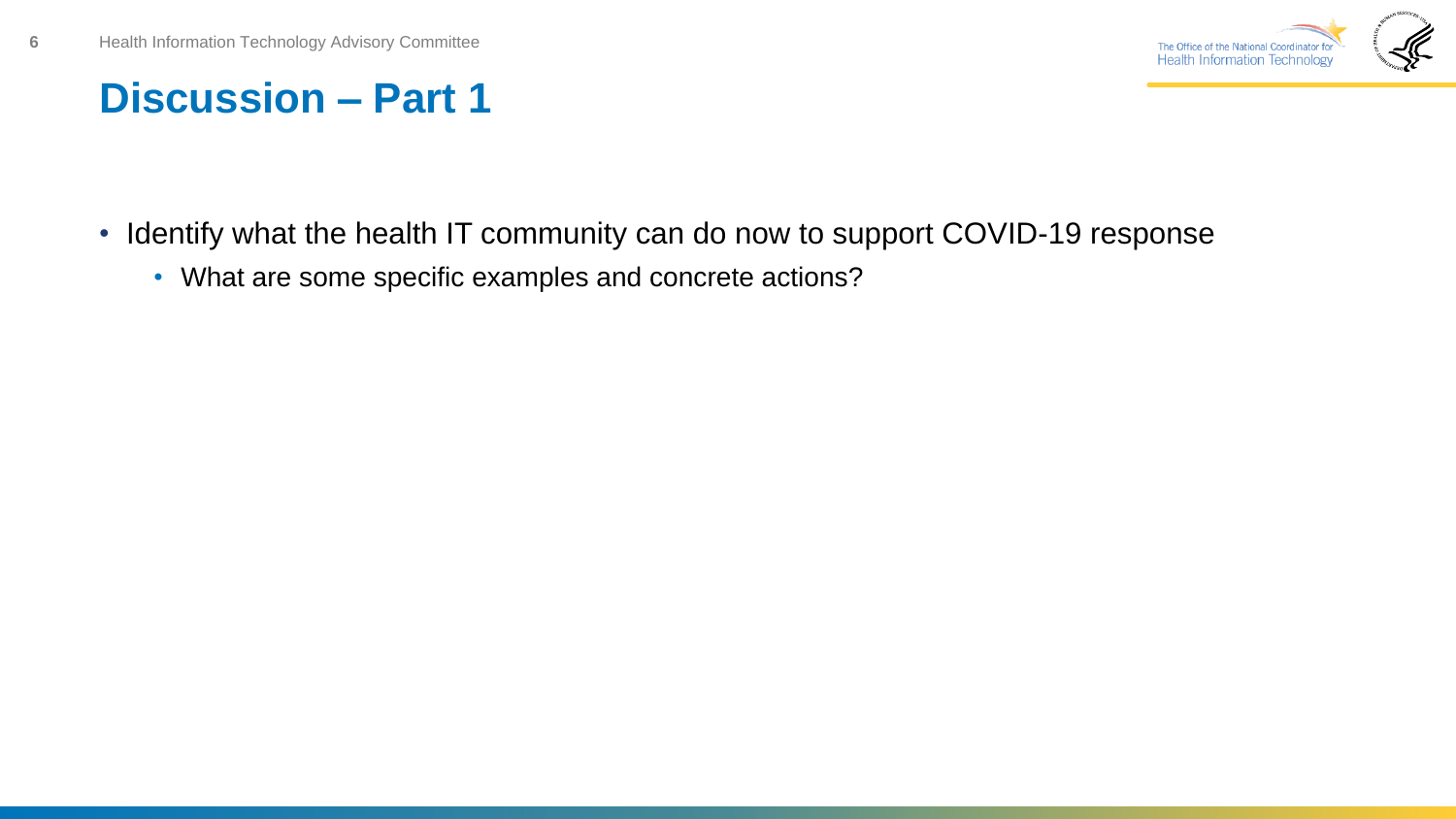**7**



# **Discussion – Part 2**

- Examine potential actions
- Considerations include:
	- Can the item be acted on immediately by ONC?
	- Should the item be deferred for future consideration (i.e., shared with Annual Report WG for consideration for future HITAC actions)?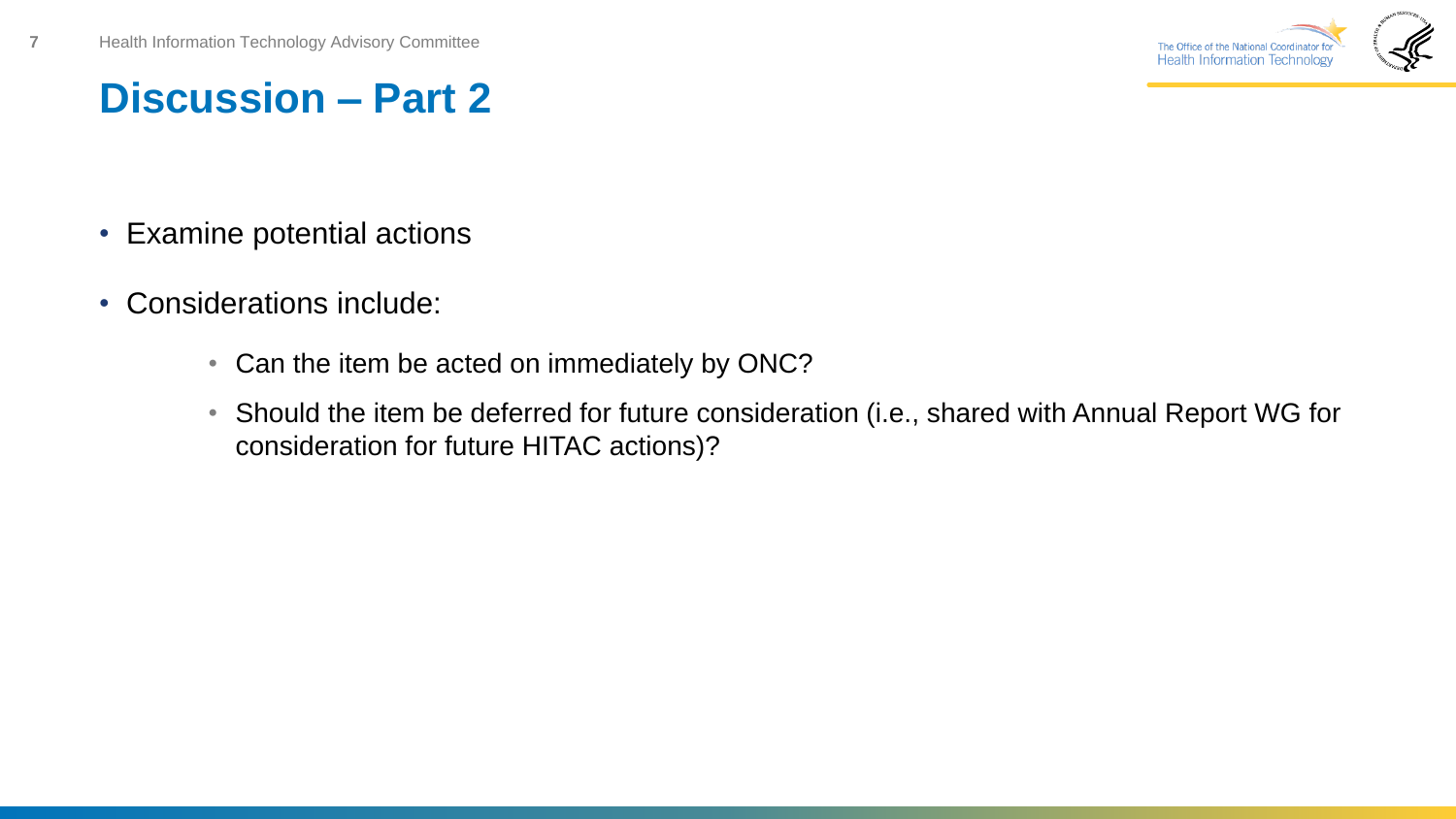

The Office of the National Coordinator for **Health Information Technology** 

# **Contact ONC**

- **Phone:** 202-690-7151
- **Health IT Feedback Form:**  [https://www.healthit.gov/form/](https://www.healthit.gov/form/healthit-feedback-form) healthit-feedback-form
- **Twitter: @onc\_healthIT**
- **LinkedIn:** Search "Office of the National lin. Coordinator for Health Information Technology"



**Subscribe to our weekly eblast at [healthit.gov](http://healthit.gov/) for the latest updates!**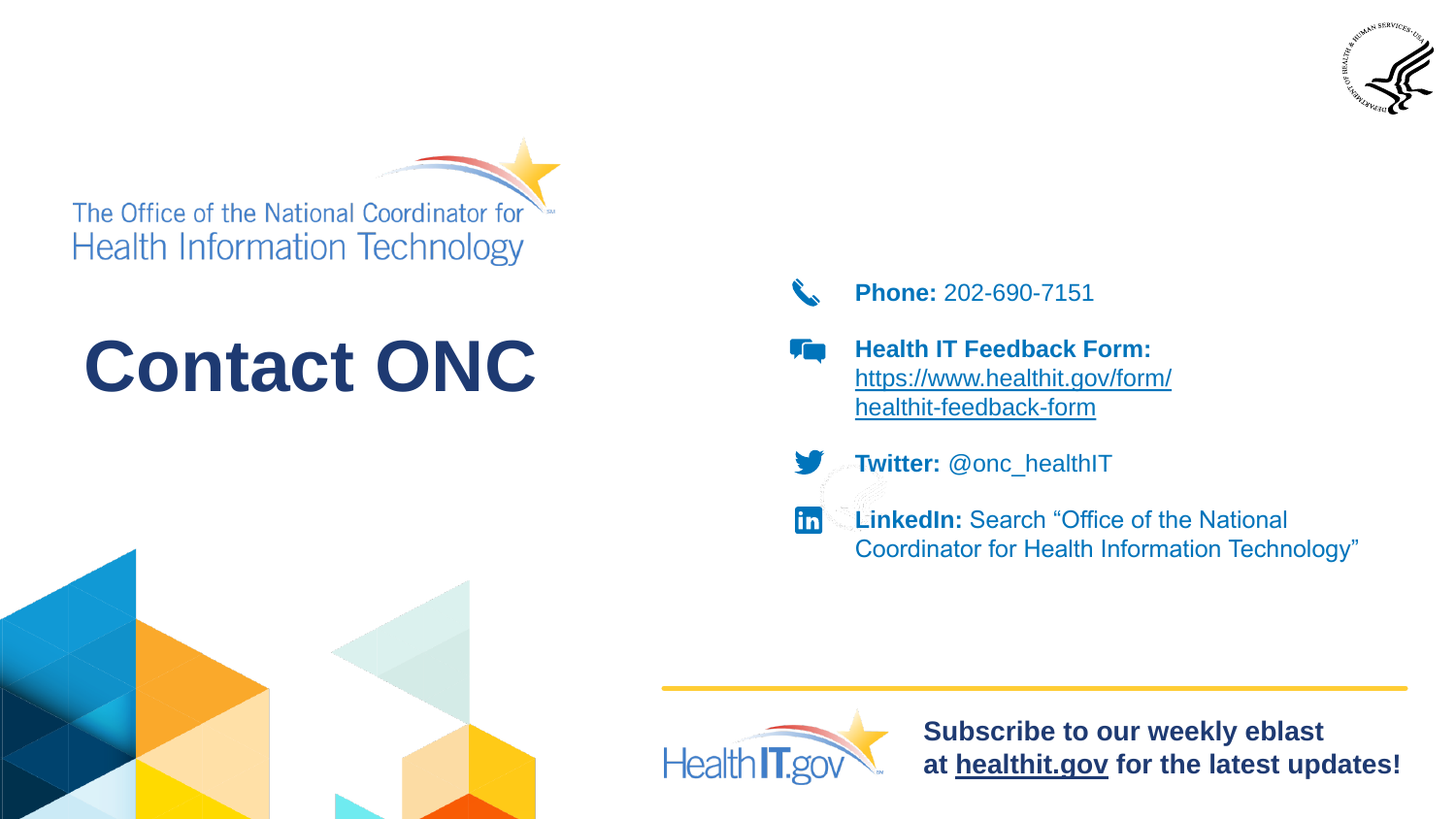

## **Federal COVID-19 Resources - not exhaustive (as of March 24, 2020)**

• **CDC**

**9**

- <https://www.cdc.gov/coronavirus/2019-ncov/cases-updates/testing-in-us.html>
- <https://www.cdc.gov/coronavirus/2019-ncov/index.html>
- **CMS** [https://www.cms.gov/About-CMS/Agency-Information/Emergency/EPRO/Current-Emergencies/Current-](https://www.cms.gov/About-CMS/Agency-Information/Emergency/EPRO/Current-Emergencies/Current-Emergencies-page)Emergencies-page
- **FDA** [https://www.fda.gov/emergency-preparedness-and-response/mcm-](https://www.fda.gov/emergency-preparedness-and-response/mcm-issues/coronavirus-disease-2019-covid-19) issues/coronavirus-disease-2019 covid-19
- **HHS**  <https://www.hhs.gov/about/news/coronavirus/index.html>
- **NIH** <https://www.nih.gov/>
- **ONC -** [New ISA page -](https://www.healthit.gov/isa/covid-19) Interoperability for COVID-19 and ONC [COVID resource page](https://www.healthit.gov/coronavirus)
- **U.S Government**  <https://www.usa.gov/coronavirus>